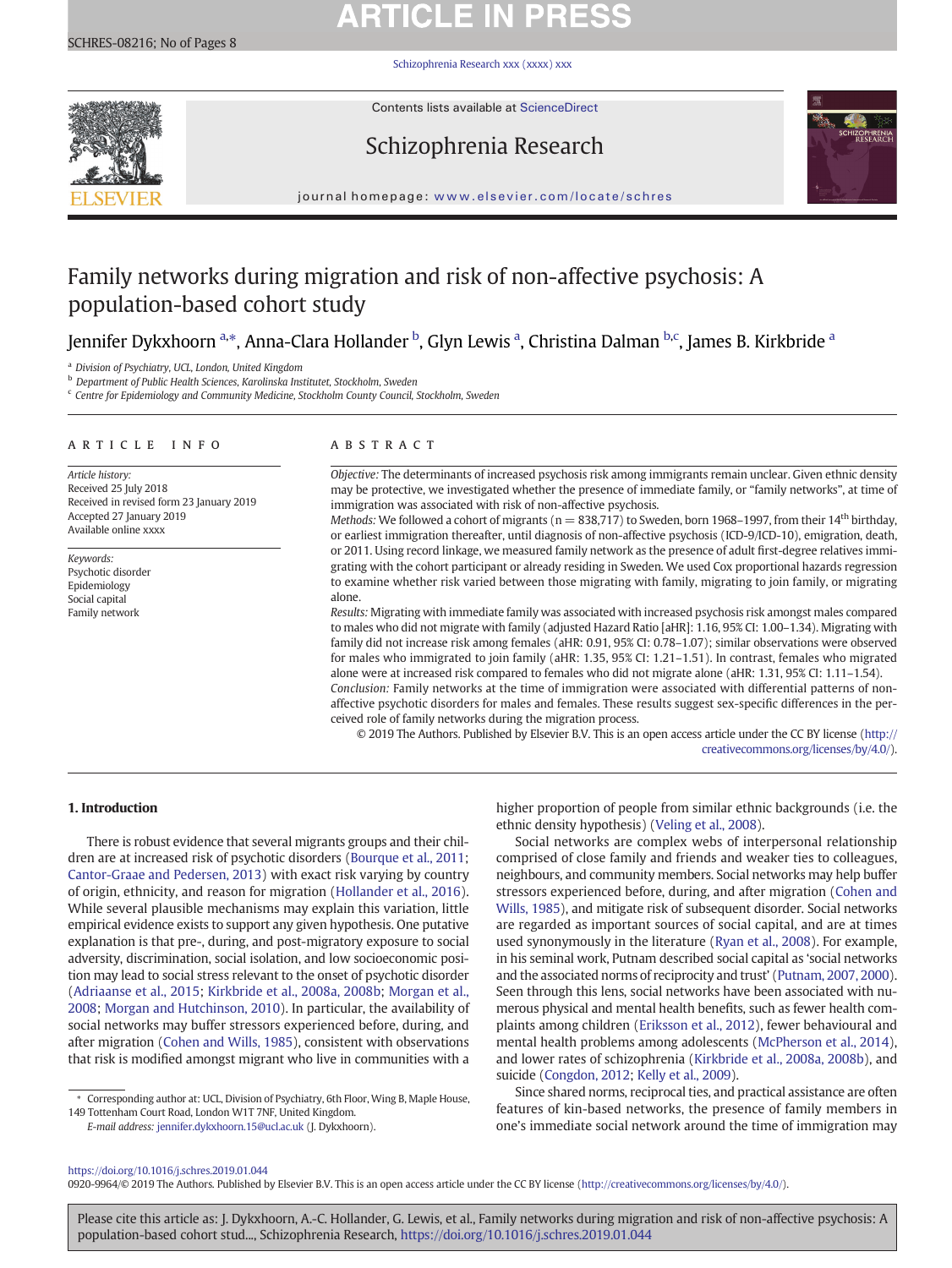be an important source of social capital ([Moskowitz et al., 2012](#page-6-0); [Rumbaut, 1997;](#page-6-0) [Widmer, 2006\)](#page-7-0), and may therefore mitigate psychosis risk. Social networks have been shown to be particularly important for migrants entering the labour market. Research from Germany showed that 50% of migrants found their jobs through networks, compared with 30% of native-born individuals [\(Drever and Hoffmeister, 2008](#page-6-0)). Thus, individuals migrating with family members or to join family already in the host country may have access to more support than individuals who migrate alone. Those migrating alone may lack such resources during the migration and acculturation process. It is also possible that migrating with family members introduce heightened stress for some migrants, counterintuitively increasing subsequent psychosis risk. Despite these possibilities, no epidemiological study to date has inspected whether the presence of immediate family networks during the migration process influences subsequent psychosis risk.

# 1.1. Aims of the study

We sought to investigate whether the availability of family networks around the time of immigration was associated with subsequent risk of non-affective psychosis. We hypothesised that individuals who migrated with first-degree relatives (parents, spouses, siblings), or those who joined family already settled in Sweden would have lower risk of psychotic disorders, while those migrating alone would have higher risk. We expected these effects would be more pronounced in females, given that social support may have a stronger protective effect on mental health in females [\(Walen and Lachman, 2000\)](#page-7-0). We also hypothesised that family networks would have stronger protective effects for migrants from geographically distant areas, given it might have been more difficult for them to maintain regular social connections with family and friends in their country of origin. Finally, we considered whether migrating with or without dependent children altered psychosis risk amongst migrants, since these experiences may provide additional sources of strain or social support for parents; given the lack of previous research here, we did not set an a priori hypothesis here.

# 2. Methods

# 2.1. Study design and population

We utilized data from Swedish population registers to identify people born between 1968 and 1997 outside of Sweden who later immigrated to, and were living in Sweden with an official residence permit on or after their 14<sup>th</sup> birthday. Participants were followed from their  $14<sup>th</sup>$  birthday, or date of first immigration if later, until exit from the cohort due to diagnosis of non-affective psychosis, emigration, death, or 31 December 2011, whichever was sooner. We excluded people born in Sweden, temporary visitors, those without an official residency permit (asylum seekers, undocumented migrants), and people diagnosed with a non-affective in Sweden before their 14<sup>th</sup> birthday.

# 2.2. Outcome

We linked immigrants to the National Patient Register [NPR] to ascertain diagnoses of non-affective psychotic disorder according to the International Classification of Diseases [ICD], versions 9 (295, 297, 298) or ICD-10 (F20-29). The NPR included both in- (1983–2011) and out-patient records (2001–2011).

## 2.3. Exposure

We linked migrants with their first-degree relatives living in Sweden (biological parents, adoptive parents, siblings and half-siblings, partners, and children) using the Multigenerational Register. Step-families and in-laws were excluded from analysis. Dependent children (less than 18 years old) at the time of immigration were excluded from our primary exposure, but were considered in a secondary analysis (see below and [Fig. 1\)](#page-2-0).

We then determined whether participants immigrated with these family members, joined family members already in Sweden, or migrated alone. Statistics Sweden maintains the immigration and emigration register (STATIV) annually, from which we obtained information on date of first immigration for each participant and their first degree relatives, via linkage to the Multigenerational Register. While a small number of refugees receive their residency permits immediately upon arrival to Sweden, most migrants experience a delay between arrival in Sweden and entry into the migration register. For this reason, we defined any individual who immigrated in the same calendar year as one or more family member(s) as having migrated with family. Any migrants who had one or more family member(s) in Sweden prior to the year of their migration were defined as having joined family upon migration. Finally, lone migrants were individuals who neither migrated with, nor joined family. While nearly 75% of immigration is reported to the Swedish Tax Authority within 10 days, and an additional 20% within 30 days, Statistics Sweden utilizes the population at the end of each calendar year as the baseline population register for research [\(Ludvigsson et al., 2016](#page-6-0)).

As a secondary exposure, we considered whether migration with or without dependent children (under age 18) altered later psychosis risk. This analysis was restricted to migrants with dependent children at the time of immigration, as identified through the Swedish registers. Migrants who immigrated in the same calendar year as one or more of their dependent children were considered as having migrated with children. They were compared with migrants who had dependent children at the time of immigration, but who migrated before or after their children.

### 2.4. Confounders

We considered sex, age, time period, age-at-migration, and region of origin as a priori confounders. We modelled calendar time as a timevarying covariate to account for possible period effects over the follow-up period (1982–1991, 1992–2001, 2002–2011). We also modelled age as a time-varying covariate, splitting age into the following age bands: 14–18, 19–23, 24–28, 29–33, 34–38, 39–43 years. Ageat-migration was categorized into five groups: infancy (0–2 years), early childhood (3–6 years), middle childhood (7–12 years), adolescence (13–18 years), early adulthood (19–29 years), and adulthood (30 years or older), consistent with previous research ([Dykxhoorn](#page-6-0) [et al., 2018\)](#page-6-0). Region of origin obtained from the Total Population Register and grouped into six regions: Europe, Asia  $+$  Oceania, Middle East + North Africa, sub-Saharan Africa, North America, and South America. In a sensitivity analysis, we adjusted for refugee status, based on the Swedish Migration Agency's definition of refugee status.

#### 2.5. Statistical analysis

We first presented descriptive statistics for the sample. Then, using Cox proportional hazard regression, we investigated whether the incidence of non-affective psychosis amongst migrants varied by each of our family network exposures, in univariable and multivariable models. We reported unadjusted (uHR) and adjusted hazard ratios (aHR), with 95% confidence intervals (95% CI), adjusting for a priori confounders and mutual adjustment for the other family network variables in each analysis. Interactions were modelled via likelihood ratio test (LRT), comparing model fit with and without the relevant interaction term at a pvalue threshold of  $p<0.05$ . Given strong evidence of effect modification by sex, all results were presented stratified by sex. We also tested the interaction between family network exposures and psychosis risk by region.

We tested the proportional hazards assumption using Schoenfeld residual plots to assess departure from proportionality. We conducted a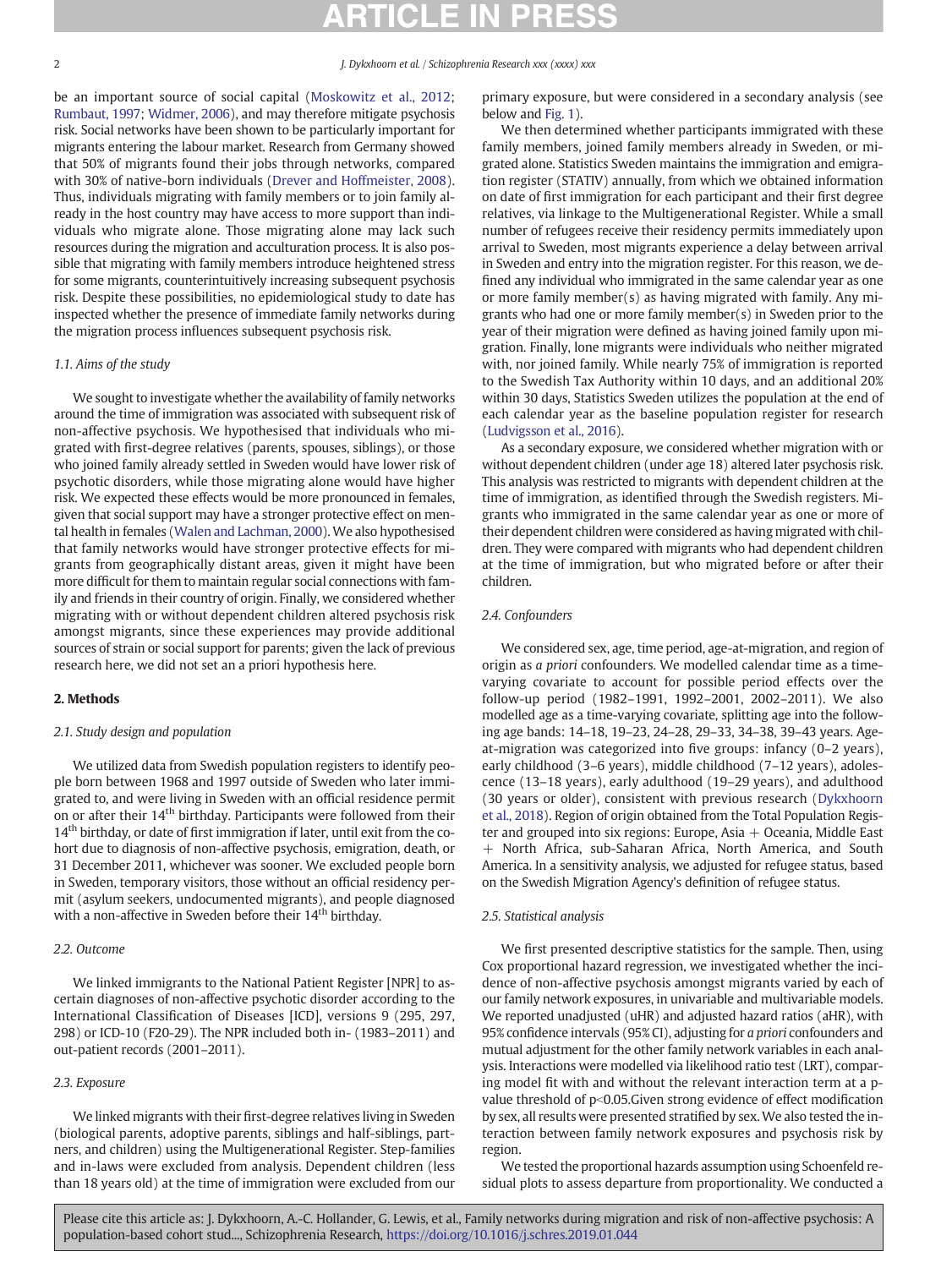<span id="page-2-0"></span>

#### **Legend:**

Extended family members - excluded from exposure definition Dependent children - included in exposure definition in a subgroup analysis

Fig. 1. Family members included in family network exposures. Legend: Extended family members - excluded from exposure definition Dependent children included in exposure definition in a subgroup analysis.

sensitivity analysis using a washout period to exclude those diagnosed within two years of immigration, who may have been prevalent cases. All modelling was conducted in Stata 12.

### 3. Results

### 3.1. Sample characteristics

Among 838,717 migrants included in this cohort (Table 1), we identified 6,016 incident cases of non-affective psychosis during 6,691,485 person-years of follow-up (crude incidence: 89.9 per 100,000 personyears; 95%CI: 87.7–92.2). There were similar numbers of males (50.5%) and females (49.5%) in the cohort. Migrants predominantly originated from Europe (39.0%), the Middle East  $+$  North Africa  $(23.2%)$ , and Asia + Oceania  $(20.9%)$ . Among migrants, 29.5% immigrated with family members, 9.6% joined family members, although the majority (65.9%) were lone migrants;  $11.2%$  (N = 93,741) had a record of dependent children in the Swedish registers alive at the time of participant immigration. Of this group, 30.1% immigrated to Sweden with at least one dependent child, while the remainder immigrated before or after their dependent children. Table 1 shows additional cohort characteristics.

## 3.2. Family network and risk of non-affective psychotic disorders

We observed strong effect modification by sex in the relationship between non-affective psychosis risk and family network exposures, so presented stratified results (Supplemental Table 1). For male migrants, those who immigrated to join family were at higher risk of psychosis (aHR: 1.30, 95% CI: 1.16–1.45) compared with those who did not join family members after multivariable adjustment [\(Table 2,](#page-3-0) [Fig. 2](#page-3-0)). There was no evidence that migrating with family, or migrating alone altered risk for males in univariable or multivariable models [\(Table 2\)](#page-3-0).

### Table 1 Cohort characteristics.

|                                 | N       | $(%)^1$ | Cases | $({\%})^2$ | Person-years |
|---------------------------------|---------|---------|-------|------------|--------------|
| Cohort                          | 838,717 | 100.0   | 6.016 | 0.7        | 6.691.485    |
| Sex                             |         |         |       |            |              |
| Male                            | 423,788 | 50.5    | 3,584 | 0.9        | 3,264,893    |
| Female                          | 414,929 | 49.5    | 2,432 | 0.6        | 3,426,592    |
| Decade of birth                 |         |         |       |            |              |
| 1968-1977                       | 352,489 | 42.0    | 3,493 | 1.0        | 3,764,578    |
| 1978-1987                       | 338,754 | 40.4    | 2,135 | 0.6        | 2,347,931    |
| 1988-1997                       | 147,474 | 17.6    | 388   | 0.3        | 578,976      |
| Region of origin                |         |         |       |            |              |
| Europe                          | 355,404 | 42.4    | 2,031 | 0.6        | 2,738,818    |
| $Asia + Oceania$                | 146.860 | 17.5    | 800   | 0.5        | 1,071,073    |
| Middle East $+$ North Africa    | 194.644 | 23.2    | 1,657 | 0.9        | 1,699,860    |
| Sub-Saharan Africa              | 76,749  | 9.2     | 985   | 1.3        | 534,009      |
| North America                   | 24,628  | 2.9     | 155   | 0.6        | 177,430      |
| South America                   | 40,432  | 4.8     | 388   | 1.0        | 470,295      |
| Family networks at migration    |         |         |       |            |              |
| Migrating with family           | 247,303 | 29.5    | 2,295 | 0.9        | 2,646,642    |
| Not migrating with family       | 591,414 | 70.5    | 3,721 | 0.6        | 4,044,844    |
| Migrating to join family        | 80,497  | 9.6     | 853   | 1.1        | 827,961      |
| Not migrating to join family    | 758,220 | 90.4    | 5,163 | 0.7        | 5.863.524    |
| Migrating alone                 | 552,681 | 65.9    | 3,407 | 0.6        | 3,723,702    |
| Not migrating alone             | 286,036 | 34.1    | 2,609 | 0.9        | 2,967,783    |
| Age-at-migration                |         |         |       |            |              |
| Infancy                         | 50,871  | 6.1     | 572   | 1.1        | 753,478      |
| Early childhood                 | 63,191  | 7.5     | 730   | 1.2        | 800,026      |
| Middle childhood                | 89,117  | 10.6    | 903   | 1.0        | 1,044,651    |
| Adolescence                     | 119,475 | 14.2    | 1,196 | 1.0        | 1,194,370    |
| Early adulthood                 | 371,277 | 44.3    | 2,049 | 0.6        | 2,355,068    |
| Adulthood                       | 144,786 | 17.3    | 566   | 0.4        | 543,893      |
| Dependent children at migration |         |         |       |            |              |
| $(n = 93,741)$                  |         |         |       |            |              |
| Migrating with children         | 28,203  | 30.1    | 228   | 0.8        | 238,221      |
| Not migrating with children     | 65,538  | 69.9    | 205   | 0.3        | 262,941      |

<sup>1</sup> Column percent.

Row percent.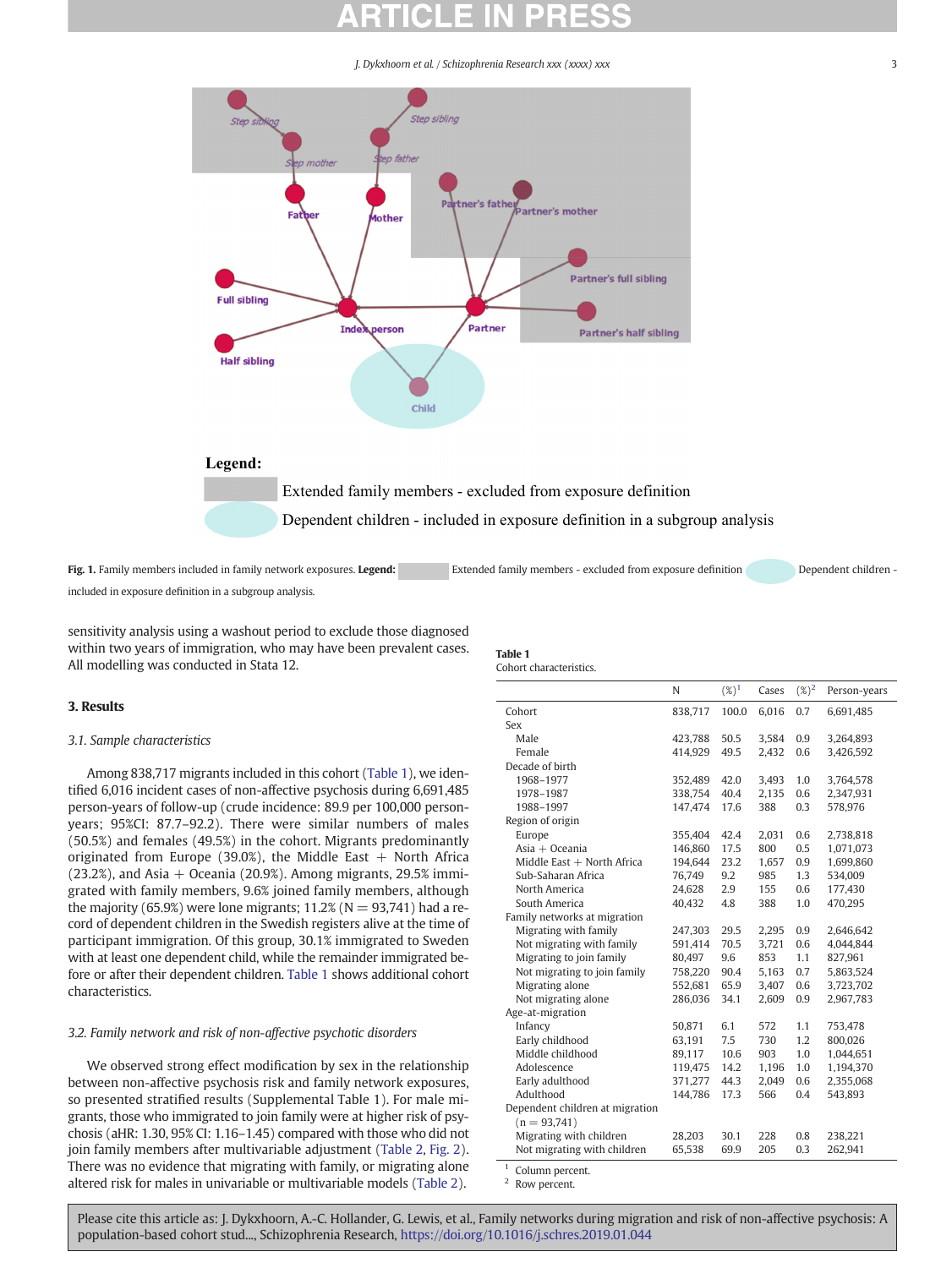# <span id="page-3-0"></span>Table 2

Unadjusted and adjusted hazard ratios of family networks and risk of non-affective psychosis, by sex.

|                              | N       | (%)<br>(%)<br>Unadjusted<br>Cases |       |     | Adjusted <sup>1</sup> |        |      |           |        |      |
|------------------------------|---------|-----------------------------------|-------|-----|-----------------------|--------|------|-----------|--------|------|
|                              |         |                                   |       |     | <b>HR</b>             | 95% CI |      | <b>HR</b> | 95% CI |      |
| Males                        |         |                                   |       |     |                       |        |      |           |        |      |
| Not migrating with family    | 294,075 | 40.0                              | 2.069 | 0.7 | 1.00                  |        |      | 1.00      |        |      |
| Migrating with family        | 126,129 | 30.0                              | 1.515 | 1.2 | 0.95                  | 0.89   | 1.01 | 1.12      | 0.97   | 1.30 |
| Not migrating to join family | 381,515 | 90.8                              | 3.016 | 0.8 | 1.00                  |        |      | 1.00      |        |      |
| Migrating to join family     | 38,689  | 9.3                               | 568   | 1.5 | 1.26                  | 1.15   | 1.38 | 1.30      | 1.16   | 1.45 |
| Not migrating alone          | 144,005 | 34.3                              | 1.710 | 1.2 | 1.00                  |        |      | 1.00      |        |      |
| Migrating alone              | 276.199 | 65.7                              | 1.874 | 0.7 | 1.02                  | 0.95   | 1.09 | 1.05      | 0.90   | 1.23 |
| Females                      |         |                                   |       |     |                       |        |      |           |        |      |
| Not migrating with family    | 293,618 | 71.2                              | 1,652 | 0.6 | 1.00                  |        |      | 1.00      |        |      |
| Migrating with family        | 118,879 | 28.8                              | 780   | 0.7 | 0.77                  | 0.70   | 0.84 | 0.89      | 0.76   | 1.05 |
| Not migrating to join family | 371,542 | 90.1                              | 2.147 | 0.6 | 1.00                  |        |      | 1.00      |        |      |
| Migrating to join family     | 40,955  | 9.9                               | 285   | 0.7 | 0.94                  | 0.83   | 1.07 | 0.98      | 0.85   | 1.13 |
| Not migrating alone          | 139,422 | 33.8                              | 899   | 0.6 | 1.00                  |        |      | 1.00      |        |      |
| Migrating alone              | 273,075 | 66.2                              | 1,533 | 0.6 | 1.28                  | 1.18   | 1.39 | 1.34      | 1.14   | 1.58 |

HR: Hazard ratio; 95%CI: 95% confidence interval.

Significant p-Values ( $p$ <0.05) are in bold.

<sup>1</sup> Adjusted for age, time period, age-at-migration, and other family network measures (migrating with family, migrating to join family, migrating alone).

For female migrants (Table 2, Fig. 2), unadjusted estimates suggested that immigrating with family was associated with a reduced incidence of non-affective psychotic disorders compared with those who migrated without family (uHR: 0.77, 95% CI: 0.70–0.84), but this effect disappeared following adjustment for confounders (aHR: 0.89, 95%CI: 0.76–1.05). While there was also no evidence that migrating to join family affected psychosis risk (Table 2), when compared to female migrants with some form of family capital at immigration, those who migrated alone were at increased psychosis risk (aHR: 1.34, 95% CI: 1.14- 1.58).

# 3.3. Family network, region of origin, and risk of non-affective psychotic disorders

Risk of psychotic disorders varied according to region of origin and sex (Supplemental Table 1). For males, for example, those migrating with family from Europe (aHR: 1.27, 95% CI: 1.07–1.52) and sub-Saharan Africa (aHR: 1.30, 95%CI: 1.06–1.60) were at elevated risk compared with those migrating without family, while such risks were lower for males from Middle East  $+$  North Africa who migrated with family, although the effect size was modest (aHR: 0.82, 95% CI: 0.68–0.98). The overall increased risk of non-affective psychotic disorders amongst males who migrated to join family was independently observed for those from Europe, sub-Saharan Africa, and South America [\(Table 3](#page-4-0)). Only males from the Middle East  $+$  North Africa were at increased risk when they migrated alone (aHR: 1.49, 95% CI: 1.23–1.80).

The overall raised rates of non-affective psychoses amongst females who migrated alone were independently observed amongst those from  $Asia + Oceania$ , Middle East  $+$  North Africa, and South America, with weaker trends in this direction for female migrants from Europe, sub-Saharan Africa, and North America [\(Table 3\)](#page-4-0). No region-specific effects of migrating with or to join family were observed for females, except for a reduced risk of non-affective psychosis for those from South America who migrated with family (aHR: 0.68, 95% CI: 048–0.98).

# 3.4. Timing of migration in relation to dependent children and risk of nonaffective psychotic disorders

When restricting the sample to those with dependent children at the time of migration, male migrants were most likely to migrate before their dependent children (89.7%) while the remaining 10.3% migrated with or after their dependents. 17.3% of males migrated with



Fig. 2. Unadjusted and adjusted hazard ratios of family networks and risk of non-affective psychosis, by sex.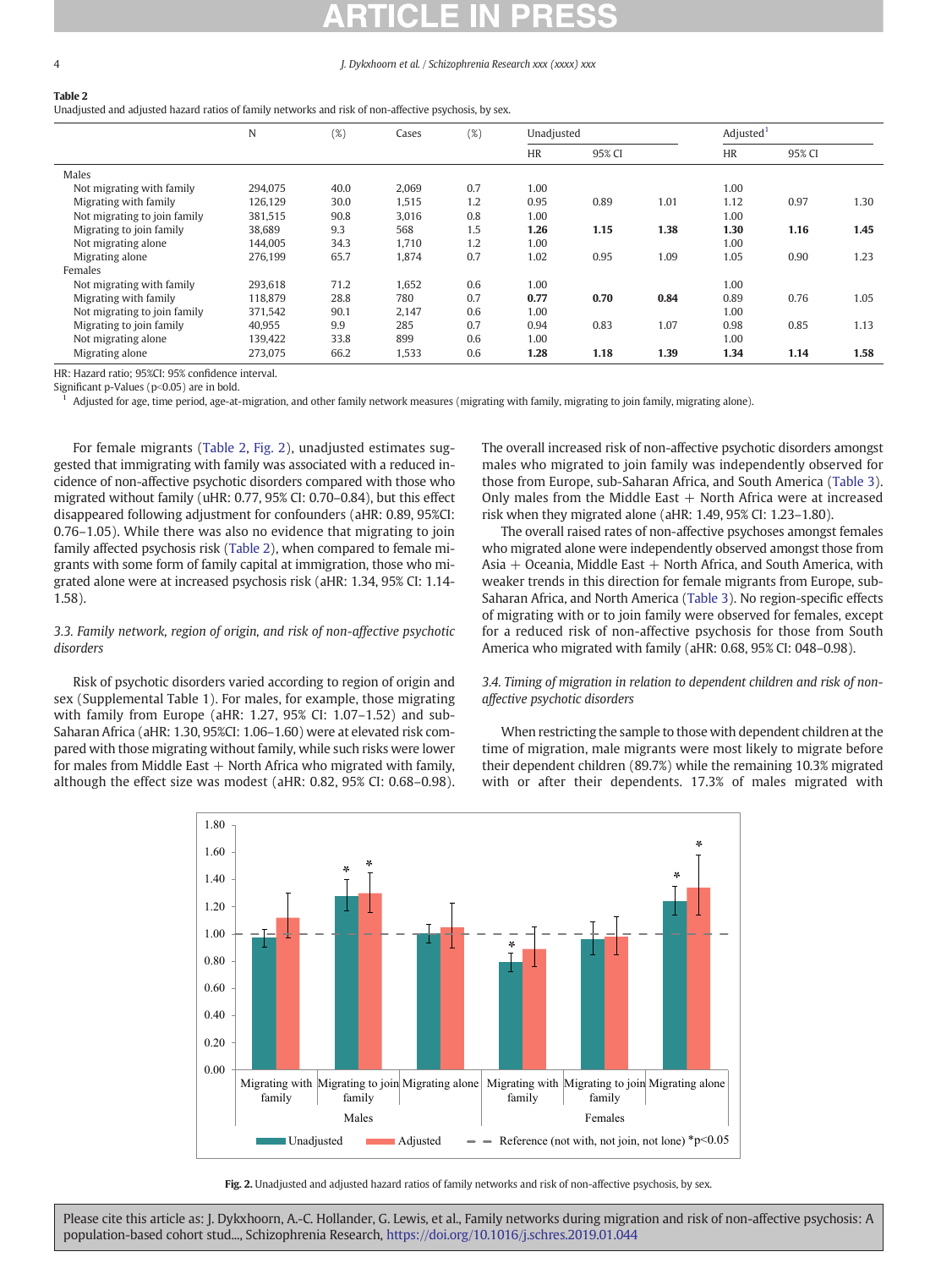<span id="page-4-0"></span>Adjusted hazard ratios of family networks and risk of non-affective psychosis, by region of origin and sex.

|                              |                           | $\mathbb N$ | (%)  | Cases | $(\%)$ | Males <sup>1</sup> |        |      | Females $2$ |        |            |
|------------------------------|---------------------------|-------------|------|-------|--------|--------------------|--------|------|-------------|--------|------------|
|                              |                           |             |      |       |        | Adj. HR            | 95% CI |      | Adj. HR     | 95% CI |            |
| Migrating with family        |                           |             |      |       |        |                    |        |      |             |        |            |
| Europe                       | Not migrating with family | 249,011     | 70.1 | 1.142 | 0.5    | 1.00               |        |      | 1.00        |        |            |
|                              | Migrating with family     | 106,393     | 29.9 | 889   | 0.8    | 1.27               | 1.07   | 1.52 | 1.00        | 0.83   | 1.21       |
| Asia $+$ Oceania             | Not migrating with family | 122,000     | 83.1 | 636   | 0.5    | 1.00               |        |      | 1.00        |        |            |
|                              | Migrating with family     | 24,860      | 16.9 | 164   | 0.7    | 1.26               | 0.97   | 1.65 | 0.91        | 0.67   | 1.24       |
| Middle East $+$ North Africa | Not migrating with family | 116,570     | 59.9 | 945   | 0.8    | 1.00               |        |      | 1.00        |        |            |
|                              | Migrating with family     | 78,074      | 40.1 | 712   | 0.9    | 0.82               | 0.68   | 0.98 | 0.82        | 0.66   | 1.02       |
| Sub-Saharan Africa           | Not migrating with family | 57,927      | 75.5 | 659   | 1,1    | 1.00               |        |      | 1.00        |        |            |
|                              | Migrating with family     | 18,822      | 24.5 | 326   | 1.7    | 1.30               | 1.06   | 1.60 | 0.89        | 0.69   | 1.16       |
| North America                | Not migrating with family | 19,200      | 78.0 | 110   | 0.6    | 1.00               |        |      | 1.00        |        |            |
|                              | Migrating with family     | 5,428       | 22.0 | 45    | 0.8    | 1.21               | 0.77   | 1.89 | 0.70        | 0.37   | 1.31       |
| South America                | Not migrating with family | 26,706      | 66.1 | 229   | 0.9    | 1.00               |        |      | 1.00        |        |            |
|                              | Migrating with family     | 13,726      | 34.0 | 159   | 1.2    | 1.02               | 0.77   | 1.36 | 0.68        | 0.48   | 0.98       |
| Migrating to join family     |                           |             |      |       |        |                    |        |      |             |        |            |
| Europe                       | Not joining family        | 328,075     | 92.3 | 1,742 | 0.5    | 1.00               |        |      | 1.00        |        |            |
|                              | Migrating to join family  | 27,329      | 7.7  | 289   | 1.1    | 1.59               | 1.33   | 1.89 | 1.06        | 0.85   | 1.32       |
| Asia $+$ Oceania             | Not joining family        | 137,149     | 93.4 | 745   | 0.5    | 1.00               |        |      | 1.00        |        |            |
|                              | Migrating to join family  | 9,711       | 6.6  | 55    | 0.6    | 1.19               | 0.84   | 1.70 | 0.73        | 0.45   | 1.16       |
| Middle East $+$ North Africa | Not joining family        | 171,437     | 88.1 | 1.448 | 0.8    | 1.00               |        |      | 1.00        |        |            |
|                              | Migrating to join family  | 23,207      | 11.9 | 209   | 0.9    | 1.00               | 0.83   | 1.21 | 1.04        | 0.81   | 1.34       |
| Sub-Saharan Africa           | Not joining family        | 63,816      | 83.2 | 783   | 1.2    | 1.00               |        |      | 1.00        |        |            |
|                              | Migrating to join family  | 12,933      | 16.9 | 202   | 1.6    | 1.27               | 1.04   | 1.56 | 0.99        | 0.75   | 1.31       |
| North America                | Not joining family        | 22,866      | 92.9 | 135   | 0.6    | 1.00               |        |      | 1.00        |        |            |
|                              | Migrating to join family  | 1,762       | 7.2  | 20    | 1.1    | 1.69               | 0.95   | 3.00 | 1.13        | 0.48   | 2.63       |
| South America                | Not joining family        | 34,877      | 86.3 | 310   | 0.9    | 1.00               |        |      | 1.00        |        |            |
|                              | Migrating to join family  | 5,555       | 13.7 | 78    | 1.4    | 1.61               | 1.18   | 2.18 | 0.97        | 0.61   | 1.53       |
| Migrating alone              |                           |             |      |       |        |                    |        |      |             |        |            |
| Europe                       | Not migrating alone       | 120,261     | 33.8 | 1,022 | 0.9    | 1.00               |        |      | 1.00        |        |            |
|                              | Migrating alone           | 235,143     | 66.2 | 1,009 | 0.4    | 0.87               | 0.72   | 1.04 | 1.22        | 1.00   | $1.48^{2}$ |
| Asia $+$ Oceania             | Not migrating alone       | 30,720      | 20.9 | 183   | 0.6    | 1.00               |        |      | 1.00        |        |            |
|                              | Migrating alone           | 116,140     | 79.1 | 617   | 0.5    | 1.02               | 0.77   | 1.33 | 1.47        | 1.09   | 1.98       |
| Middle East + North Africa   | Not migrating alone       | 87,733      | 45.1 | 769   | 0.9    | 1.00               |        |      | 1.00        |        |            |
|                              | Migrating alone           | 106,911     | 54.9 | 888   | 0.8    | 1.49               | 1.23   | 1.80 | 1.43        | 1.14   | 1.79       |
| Sub-Saharan Africa           | Not migrating alone       | 24,833      | 32.4 | 399   | 1.6    | 1.00               |        |      | 1.00        |        |            |
|                              | Migrating alone           | 51,916      | 67.6 | 586   | 1.1    | 0.94               | 0.75   | 1.17 | 1.32        | 1.02   | 1.72       |
| North America                | Not migrating alone       | 6,313       | 25.6 | 56    | 0.9    | 1.00               |        |      | 1.00        |        |            |
|                              | Migrating alone           | 18,315      | 74.4 | 99    | 0.5    | 0.90               | 0.58   | 1.39 | 1.50        | 0.84   | 2.68       |
| South America                | Not migrating alone       | 16,176      | 40.0 | 180   | 1.1    | 1.00               |        |      | 1.00        |        |            |
|                              | Migrating alone           | 24,256      | 60.0 | 208   | 0.9    | 1.22               | 0.91   | 1.64 | 1.74        | 1.22   | 2.50       |

HR: Hazard ratio; 95% CI: 95% confidence interval.

Significant p-Values ( $p<0.05$ ) are in bold.

<sup>1</sup> Adjusted for age, time period, age-at-migration, and other family network measures (migrating with family, migrating to join family, migrating alone).

 $2 p = 0.048$ .

dependents, while most did not migrate at the same time as their children (82.8%). A small minority (1.8%) migrated after their dependent (s) and 98.2% migrated either before or with their children. Males who immigrated with their dependent children had an increased risk of non-affective psychosis compared with those who did not (aHR: 1.62, 95% CI: 1.11–2.36). Most female migrants also immigrated before their dependent children (76.6%) while 23.3% did not migrate before a dependent child. 36.2% of females migrated at the same time as their dependent(s). For female migrants, we observed no differences in risk amongst those who immigrated with their children compared with those who did not immigrate with their children (aHR: 1.17, 95% CI: 0.91–1.52).

#### 3.5. Sensitivity analyses

In a sensitivity analysis, excluding potentially prevalent cases of nonaffective disorder diagnosed within two years of immigration, our findings showed similar trends (Supplemental Tables 2 & 3). We also controlled for refugee status was conducted on 74.8% of our cohort with information on refugee status, which did not lead to substantially altered results (data available from authors). We tested the proportional hazards assumption from these models, but found no evidence of departure from proportionality (Supplemental Table 4 & Supplemental Figure 1).

#### 4. Discussion

### 4.1. Principal findings

In the first study to investigate whether family networks during migration influenced non-affective psychosis risk, we found differential effects for males and females according to the presence or absence of firstdegree relatives migrating with or already living in Sweden at the time of migration. Our results suggested that lone female migrants were at greater risk of developing psychosis than those with some family network at the time of migration, measured via the presence of one or more adult first-degree relatives, consistent with our hypothesis. This result extended to females from most regions of origin. In contrast, our results suggested that male migrants who moved with family or to join family were at higher risk of psychosis than males without corresponding markers of family networks. These results were most consistently observed in males migrating from Europe and sub-Saharan Africa, and were impervious to adjustment for age, time period, and region of origin.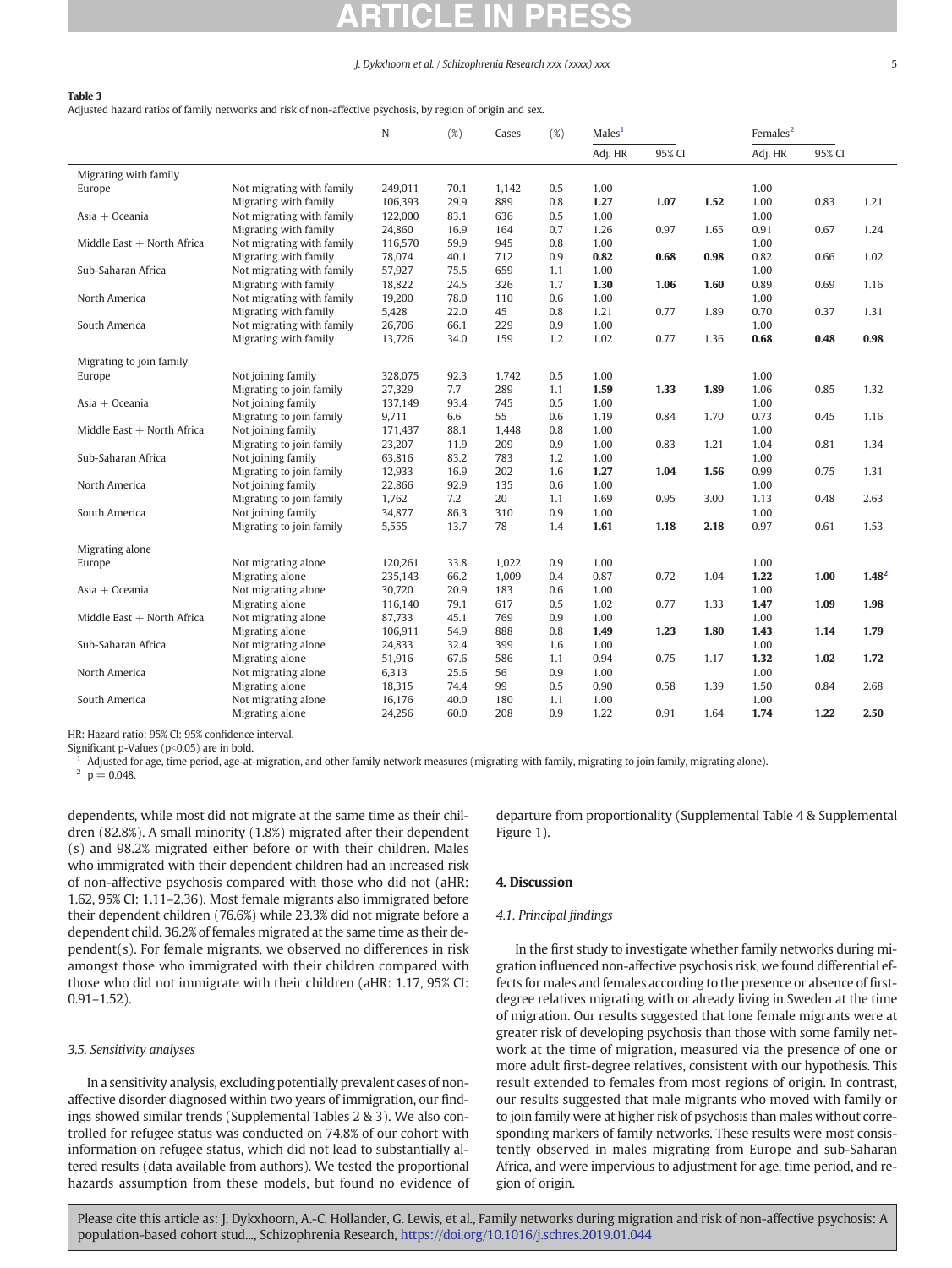### 4.2. Strengths & limitations

This study used large population-based registers with nearly complete coverage. We utilized a novel methodology for estimating measures of family networks amongst immigrants to Sweden, leveraging familial linkages in the multigenerational register. This was based on some assumptions: (i) linkages were restricted to first-degree relatives, and so may have underestimated family capital available from broader family networks, as well as social capital conferred via friendship, kin, and peer groups; (ii) date of immigration was taken from the STATIV (migration) register. Our findings do not therefore generalize to shorter term migrants (typically people visiting Sweden for less than one year), asylum seekers, or undocumented migrants without official residency in Sweden; (iii) we assumed that first-degree relatives who migrated together were given the same dates of immigration in the STATIV database, though to allow for possible variation introduced by administrative delays in processing immigration records (i.e. particularly for refugees seeking asylum in Sweden) we chose a sensitive definition of "migrating with family" to capture all immigration entries within the same calendar year; (iv) we did not have data on the frequency, quality, or strength of family ties; not all relationships will be strong or reciprocal [\(Widmer, 2006](#page-7-0)), and we did not have subjective information about who our cohort participants perceived as source(s) of social support. We chose to focus on first-degree relatives, as these are the relationships most likely to be characterized by strong ties, however, we acknowledge that other family members may be important sources of social support, which were not estimated in our study. Indeed, migrants' networks may be comprised of wider kin relationships or networks with members of a diaspora community who share similar ethnic backgrounds or migratory experiences.We did not adjust for neighbourhood characteristics upon arrival to Sweden as these exposures follow the immigration event and may therefore be on the causal pathway. Furthermore, the decision to immigrate with, or to join family is very unlikely to have been affected by post-immigration neighbourhood characteristics in Sweden, and therefore would be unlikely to have confounded the exposure-outcome associations in this study. Despite these limitations, our novel measure of family networks was able to directly measure the presence of likely sources of social networks during migration and settlement.

Our outcome measure relied on register-based clinical diagnoses of non-affective psychosis, known to be valid for research purposes [\(Dalman et al., 2002;](#page-6-0) [Ekholm et al., 2009](#page-6-0); [Ludvigsson et al., 2011\)](#page-6-0). Nevertheless, the registers only included individuals who sought care and received a diagnosis. In theory, differential ascertainment bias could have explained the observed increased risk in males who immigrated to join family, if mental help-seeking behaviours were influenced by family support and knowledge of psychiatric care in Sweden. In general, however, psychotic disorders are serious mental illnesses which usually lead to hospital contact.

Analyses restricted to migrants with dependent children only included participants whose children had immigrated to Sweden. Some immigrants excluded from these analyses may have, in fact, had dependent children in their country of origin, but who had not immigrated to Sweden before the end of our follow-up period. This may have biased our results by misestimating true psychosis risk in those who actually immigrated to Sweden without their dependent children; most plausibly we would have underestimated risk in this group if we failed to include the full sample of people exposed to stresses associated with leaving family behind when migrating to Sweden. If this was the case, the observed excess risk amongst males who immigrated with dependent children, relative to those who did not, may have been overestimated.

Finally, we could not control for some putative confounders in any of our analyses, including educational attainment or socioeconomic position, or prior trauma exposure which were not available prior to arrival in Sweden. We adjusted for refugee status in a secondary analysis but this did not alter our results.

### 4.3. Meaning of findings

Family network appeared to be protective for female migrants, but not for males. This aligns with previous research which has found that family strain predicted psychological and physical health problems in females but not in males [\(Walen and Lachman, 2000](#page-7-0)). Further, this research found that social support buffered the effects of stressful situations to a greater extent for females than males ([Walen and Lachman,](#page-7-0) [2000\)](#page-7-0). These differences may arise due to the gendered roles and expectations surrounding immigration experiences for males and females. Recent research on post-migration difficulties in Sweden suggests that males report significantly higher post-migration stress than females, particularly regarding financial, healthcare, and discrimination issues [\(Steel et al., 2017\)](#page-6-0). One possibility is that male and female migrants perceive the experience of migrating with or without family differently. Males, who migrate with or to join family, were at higher risk of psychosis in our study, and it is possible that this group perceive the experience of caring for family as a source of post-migratory stress. This effect was particularly pronounced amongst males who migrated with dependent children, who may perceive or experience additional pressures arising from simultaneously navigating childcare and educational systems in addition to securing employment, housing, and healthcare. By contrast, females who migrated alone were at greater psychosis risk, raising the possibility that families provide an important source of social support for this group, potentially buffering acculturative stressors or reducing social isolation ([Anjara et al., 2017](#page-6-0)). This is consistent with evidence suggesting that female migrants entering post-migratory labour markets experience more structural barriers to participation in securing employment [\(Llácer et al., 2007](#page-6-0); [Milewski et al., 2018](#page-6-0); [Riaño and Baghdadi,](#page-6-0) [2007\)](#page-6-0), a task potentially made more stressful without additional family support [\(Riaño and Baghdadi, 2007\)](#page-6-0). Migrant women are also more likely to be involved in precarious or exploitative jobs with little opportunity for career advancement ([Llácer et al., 2007;](#page-6-0) [Vissandjée et al.,](#page-7-0) [2011\)](#page-7-0). Further, gender normative roles could exert differential pressure on men and women during migration. While to some extent, females who migrant may resist normative gender roles by achieving financial independence and autonomy, some report a high sense of family obligation and the expectation to sacrifice her needs in order to send remittances to family in the country of origin.

It is also possible that the elevated psychosis risk we observed for males who migrated to join family could have, paradoxically, been partially explained by the healthy immigrant effect, if males that followed family who had initially immigrated to Sweden to establish work and housing were more vulnerable to psychosis than the index family migrant. For example, if those who joined family in Sweden differed in characteristics which may also confer increased psychosis risk (such as lower SES, education, differences in resilience, or previous mental health difficulties), they may have been more vulnerable to later psychosis than the initial family member. If this were the case, we may have expected these results to disappear in sensitivity analyses, which excluded putatively prevalent cases of psychosis in migrants who presented with psychotic disorder within two years of arrival to Sweden. However, our results were impervious to such selection effects. Alternately, elevated risk observed amongst male migrants who joined family members could also result from longer exposures to social adversities in their country of origin than family members who first emigrated. "Push factors" such as political instability, lack of economic opportunities, or famine can motivate an individual to migrate ([Boswell, 2002;](#page-6-0) [Parkins, 2015\)](#page-6-0).

Sex, ethnicity, and social class are all important social determinants of health, and the intersection of these identities (for example female migrants from minority ethnic groups) experience additional dimensions of risk before, during, and after migration. Female migrants may be more likely to experience trauma prior to migration, violence during the migration journey, and additional barriers to employment, education, or income in the host country ([Llácer et al., 2007](#page-6-0)). This analysis revealed differences in the patterns of risk for male and female migrants,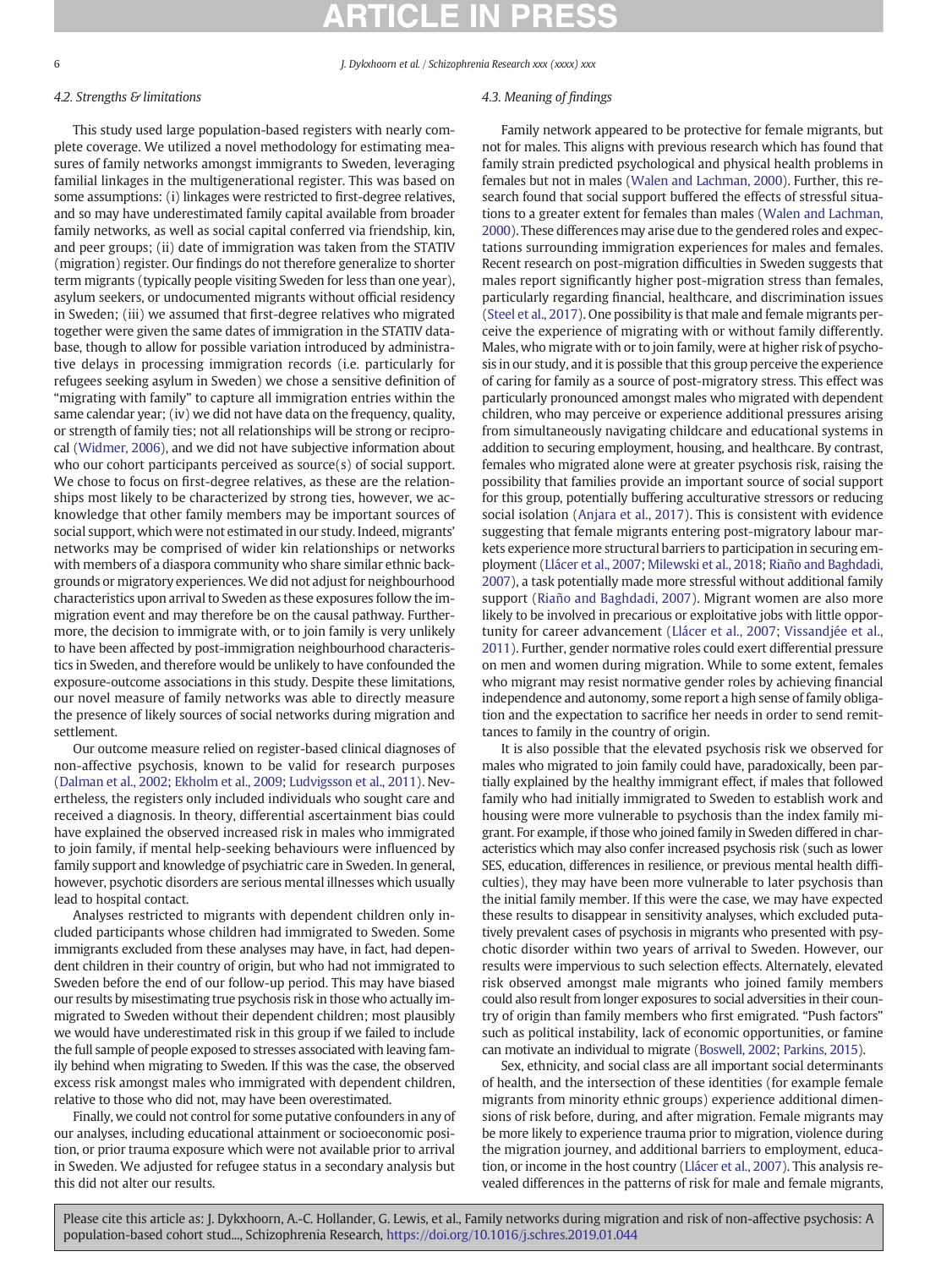<span id="page-6-0"></span>however, there are still many knowledge gaps in how sex and gender interact with the determinants of mental health to result in increased risk of psychotic disorders. There is some evidence that the appraisal of social support varies by sex, where males and females may have different expectations of social support, which could be explained by differing socialization experiences or social roles (Matud et al., 2003). Further, perception of social support has been shown to depend on an individual's country of origin, culture, and ethnicity [\(Stewart et al.,](#page-7-0) [2010](#page-7-0)). Indeed, the presence of a family member in Sweden may not directly correspond to increased social contact, stronger family networks, or increased support. Various factors may influence these differences, including differential pathways to care and gendered patterns of exposure to social stressors and sources of support within and outside of one's immediate family. Clearly, replication of our findings is a necessary perquisite to further discussion of these findings, and will help establish the generalizability of this research in other contexts.

We had theorized that geographic distance may explain some regional variation in risk by levels of family networks, as migrants from distant countries may have fewer opportunities to return to home country or maintain kinship and friendship ties. However, our results did not reveal a simple relationship between geographic distance and psychosis risk. This may be because migrant groups from different regions are likely to vary in visible minority status and migrant type (i.e. voluntary labour migration, family migration, asylum seeking, or refugee). Consistent with the overall trends, lone female migrants were consistently at elevated risk, regardless of region of origin, although some estimates were non-significant, possibly due to low power. Similarly, males from both proximal (i.e. Europe) and distal (i.e. Asia  $+$  Oceania, Africa, and South America) regions who migrated with or to join family were at elevated risk, with no consistent pattern by region of origin.

Availability of family networks during immigration to Sweden, as measured via the presence or absence of first-degree relatives, had differential effects on psychosis risk for males and females. In our study, the presence of an immediate family network was protective for female migrants but increased risk for males. It is possible that gendered experiences encountered in the context of immigration may contribute to some of this heterogeneity, and moreover, may underpin some of the excess rates of psychotic disorders amongst immigrant groups (Bourque et al., 2011; Cantor-Graae and Pedersen, 2013). More detailed measures of individual perceptions of family capital will help shed light on the contribution of familial and social networks on the development of non-affective psychosis among migrants.

#### Conflict of interest

All authors declare that they have no conflicts of interest to disclose.

#### Contributors

All authors contributed to the design of the study and analytic plan. JD conducted the statistical analysis and wrote the first draft of the manuscript. All authors contributed to and have approved the final manuscript

#### Funding body agreements and policies

This work was supported by a Sir Henry Dale Fellowship jointly funded by the Wellcome Trust and the Royal Society (grant number: 101272/Z/13/Z to JBK), by Mental Health Research UK (to JD) and by a UCL Overseas Research Scholarship (to JD). JD, GL, JK are also supported by the National Institute for Health Research, University College London Hospital, Biomedical Research Centre.

#### Acknowledgements

None.

### Appendix A. Supplementary data

Supplementary data to this article can be found online at [https://doi.](https://doi.org/10.1016/j.schres.2019.01.044) [org/10.1016/j.schres.2019.01.044.](https://doi.org/10.1016/j.schres.2019.01.044)

### References

- Adriaanse, M., van Domburgh, L., Hoek, H.W., Susser, E., Doreleijers, T.A.H., Veling, W., 2015. [Prevalence, impact and cultural context of psychotic experiences among ethnic](http://refhub.elsevier.com/S0920-9964(19)30047-7/rf0005) [minority youth. Psychol. Med. 45, 637](http://refhub.elsevier.com/S0920-9964(19)30047-7/rf0005)–646.
- Anjara, S.G., Nellums, L.B., Bonetto, C., Van Bortel, T., 2017. [Stress, health and quality of life](http://refhub.elsevier.com/S0920-9964(19)30047-7/rf0010) [of female migrant domestic workers in Singapore: a cross-sectional study. BMC](http://refhub.elsevier.com/S0920-9964(19)30047-7/rf0010) [Womens. Health 17, 1](http://refhub.elsevier.com/S0920-9964(19)30047-7/rf0010)–13.
- Boswell, C., 2002. [Addressing the causes of migratory and refugee movements: the role of](http://refhub.elsevier.com/S0920-9964(19)30047-7/rf0015) [the European Union. New Issues Refug. Res. 1](http://refhub.elsevier.com/S0920-9964(19)30047-7/rf0015)–27.
- Bourque, F., van der Ven, E., Malla, A., 2011. [A meta-analysis of the risk for psychotic dis](http://refhub.elsevier.com/S0920-9964(19)30047-7/rf0020)orders among fi[rst- and second-generation immigrants. Psychol. Med. 41, 897](http://refhub.elsevier.com/S0920-9964(19)30047-7/rf0020)–910. Cantor-Graae, E., Pedersen, C.B., 2013. [Full spectrum of psychiatric disorders related to](http://refhub.elsevier.com/S0920-9964(19)30047-7/rf0030)
- [foreign migration. JAMA Psychiatry 70, 427](http://refhub.elsevier.com/S0920-9964(19)30047-7/rf0030).
- Cohen, S., Wills, T.A., 1985. [Stress, social support, and the buffering hypothesis. Psychol.](http://refhub.elsevier.com/S0920-9964(19)30047-7/rf0035) [Bull. 98, 310](http://refhub.elsevier.com/S0920-9964(19)30047-7/rf0035)–357.
- Congdon, P., 2012. [Latent variable model for suicide risk in relation to social capital and](http://refhub.elsevier.com/S0920-9964(19)30047-7/rf0040) [socio-economic status. Soc. Psychiatry Psychiatr. Epidemiol. 47, 1205](http://refhub.elsevier.com/S0920-9964(19)30047-7/rf0040)–1219.
- Dalman, C., Broms, J., Cullberg, J., Allebeck, P., 2002. [Young cases of schizophrenia identi](http://refhub.elsevier.com/S0920-9964(19)30047-7/rf0045)fi[ed in a national inpatient register. Soc. Psychiatry Psychiatr. Epidemiol. 37, 527](http://refhub.elsevier.com/S0920-9964(19)30047-7/rf0045)–531. Drever, A.I., Hoffmeister, O., 2008. [Immigrants and social networks in a job-scarce envi-](http://refhub.elsevier.com/S0920-9964(19)30047-7/rf0050)
- [ronment: The case of Germany. Int. Migr. Rev. 42, 425](http://refhub.elsevier.com/S0920-9964(19)30047-7/rf0050)–448.
- Dykxhoorn, J., Hollander, A.-C., Lewis, G., Magnusson, C., Dalman, C., Kirkbride, J.B., 2018. [Risk of schizophrenia, schizoaffective, and bipolar disorders by migrant status, region](http://refhub.elsevier.com/S0920-9964(19)30047-7/rf0055) [of origin, and age-at-migration: a national cohort study of 1.8 million people. Psychol.](http://refhub.elsevier.com/S0920-9964(19)30047-7/rf0055) [Med. 1](http://refhub.elsevier.com/S0920-9964(19)30047-7/rf0055)–10.
- Ekholm, B., Ekholm, A., Adolfsson, R., Vares, M., Ösby, U., Sedvall, G.C., Jönsson, E.G., Ekholm, B., Ekholm, A., Adolfsson, R., Vares, M., Ösby, U., Ekholm, B., Ekholm, A., Adolfsson, R., Vares, M., Sedvall, R.A.N.C., Jo, E.G., 2009. [Evaluation of diagnostic pro](http://refhub.elsevier.com/S0920-9964(19)30047-7/rf0060)[cedures in Swedish patients with schizophrenia and related psychoses. Nord.](http://refhub.elsevier.com/S0920-9964(19)30047-7/rf0060) [J. Psychiatry 59, 465](http://refhub.elsevier.com/S0920-9964(19)30047-7/rf0060)–475.
- Eriksson, U., Hochwälder, J., Carlsund, A., Sellström, E., Carlsund, Å., Sellström, E., 2012. [Health outcomes among Swedish children: the role of social capital in the family,](http://refhub.elsevier.com/S0920-9964(19)30047-7/rf0065) [school and neighbourhood. Acta Paediatr. 101, 513](http://refhub.elsevier.com/S0920-9964(19)30047-7/rf0065)–517.
- Hollander, A.-C., Dal, H., Lewis, G., Magnusson, C., Kirkbride, J.B., Dalman, C., 2016. [Refugee](http://refhub.elsevier.com/S0920-9964(19)30047-7/rf0080) [migration and risk of schizophrenia and other non-affective psychoses: cohort study](http://refhub.elsevier.com/S0920-9964(19)30047-7/rf0080) [of 1.3 million people in Sweden. BMJ 352, 1](http://refhub.elsevier.com/S0920-9964(19)30047-7/rf0080)–8.
- Kelly, B.D., Davoren, Æ.M., Davoren, M., Mhaoláin, A.N., Breen, E.G., Casey, P., 2009. [Social](http://refhub.elsevier.com/S0920-9964(19)30047-7/rf0085) [capital and suicide in 11 European countries: an ecological analysis. Soc. Psychiatry](http://refhub.elsevier.com/S0920-9964(19)30047-7/rf0085) [Psychiatry Epidemiol. 44, 971](http://refhub.elsevier.com/S0920-9964(19)30047-7/rf0085)–977.
- Kirkbride, J.B., Barker, D., Cowden, F., Stamps, R., Yang, M., Jones, P.B., Coid, J.W., 2008a. [Psychoses, ethnicity and socio-economic status. Br. J. Psychiatry 193, 18](http://refhub.elsevier.com/S0920-9964(19)30047-7/rf0090)–24.
- Kirkbride, J.B., Boydell, J., Ploubidis, G.B., Morgan, C., Dazzan, P., McKenzie, K., Murray, R., Jones, P.B., 2008b. [Testing the association between the incidence of schizophrenia](http://refhub.elsevier.com/S0920-9964(19)30047-7/rf0095) [and social capital in an urban area. Psychol. Med. 38, 1083](http://refhub.elsevier.com/S0920-9964(19)30047-7/rf0095)–1094.
- Llácer, A., Zunzunegui, M.V., Del Amo, J., Mazarrasa, L., Bolůmar, F., 2007. [The contribution](http://refhub.elsevier.com/S0920-9964(19)30047-7/rf0100) [of a gender perspective to the understanding of migrants](http://refhub.elsevier.com/S0920-9964(19)30047-7/rf0100)' health. J. Epidemiol. Com[munity Health 61, 4](http://refhub.elsevier.com/S0920-9964(19)30047-7/rf0100)–10.
- Ludvigsson, J.F., Andersson, E., Ekbom, A., Feychting, M., Kim, J.-L., Reuterwall, C., Heurgren, M., Olausson, P.O., 2011. [External review and validation of the Swedish na](http://refhub.elsevier.com/S0920-9964(19)30047-7/rf0105)[tional inpatient register. BMC Public Health 11, 450.](http://refhub.elsevier.com/S0920-9964(19)30047-7/rf0105)
- Ludvigsson, J.F., et al., 2016. [Registers of the Swedish total population and their use in](http://refhub.elsevier.com/S0920-9964(19)30047-7/rf0110) [medical research. Eur. J. Epidemiol. 31 \(2\), 125](http://refhub.elsevier.com/S0920-9964(19)30047-7/rf0110)–136.
- Matud, P., Iba, I., Bethencourt, J.M., 2003. [Structural Gender Differences in Perceived Social](http://refhub.elsevier.com/S0920-9964(19)30047-7/rf0115) [Support. 35 pp. 1919](http://refhub.elsevier.com/S0920-9964(19)30047-7/rf0115)–1929.
- McPherson, K.E., Kerr, S., McGee, E., Morgan, A., Cheater, F.M., McLean, J., Egan, J., 2014. [The association between social capital and mental health and behavioural problems](http://refhub.elsevier.com/S0920-9964(19)30047-7/rf0125) [in children and adolescents: an integrative systematic review. BMC Psychol. 2, 7](http://refhub.elsevier.com/S0920-9964(19)30047-7/rf0125).
- Milewski, N., Struffolino, E., Bernardi, L., 2018. [Migrant status and lone motherhood: risk](http://refhub.elsevier.com/S0920-9964(19)30047-7/rf0130) [factors of female labour force participation in Switzerland. In: Bernardi, L.,](http://refhub.elsevier.com/S0920-9964(19)30047-7/rf0130) [Mortelmans, D. \(Eds.\), Lone Parenthood in the Life Course. Springer International](http://refhub.elsevier.com/S0920-9964(19)30047-7/rf0130) [Publishing, Cham, pp. 141](http://refhub.elsevier.com/S0920-9964(19)30047-7/rf0130)–163.
- Morgan, C., Hutchinson, G., 2010. [The social determinants of psychosis in migrant and](http://refhub.elsevier.com/S0920-9964(19)30047-7/rf0135) [ethnic minority populations: a public health tragedy. Psychol. Med. 40, 705](http://refhub.elsevier.com/S0920-9964(19)30047-7/rf0135)–709.
- Morgan, C., Kirkbride, J., Hutchinson, G., Craig, T., Morgan, K., Dazzan, P., Boydell, J., Doody, G., Jones, P., Murray, R.M., Leff, J., Fearon, P., 2008. [Cumulative social disadvantage,](http://refhub.elsevier.com/S0920-9964(19)30047-7/rf0140) ethnicity and fi[rst-episode psychosis: a case-control study. Psychol. Med. 38, 1701](http://refhub.elsevier.com/S0920-9964(19)30047-7/rf0140).
- Moskowitz, D., Vittinghoff, E., Schmidt, L., 2012. [Reconsidering the effects of poverty and](http://refhub.elsevier.com/S0920-9964(19)30047-7/rf0145) [social support on health: a 5-year longitudinal test of the stress-buffering hypothesis.](http://refhub.elsevier.com/S0920-9964(19)30047-7/rf0145) [J. Urban Health 90, 175](http://refhub.elsevier.com/S0920-9964(19)30047-7/rf0145)–184.
- Parkins, N.C., 2015. [Push and pull factors of migration. Am. Rev. Polit. Econ. 8, 1](http://refhub.elsevier.com/S0920-9964(19)30047-7/rf0150)–27.
- Putnam, R., 2000. [Bowling Alone: The Collapse and Revival of American Community.](http://refhub.elsevier.com/S0920-9964(19)30047-7/rf0155) [Simon & Schuster, New York, NY.](http://refhub.elsevier.com/S0920-9964(19)30047-7/rf0155)
- Putnam, R., 2007. [E pluribus unum: Diversity and community in the twenty-](http://refhub.elsevier.com/S0920-9964(19)30047-7/rf0160)first century [the 2006 Johan Skytte prize lecture. Scan. Polit. Stud. 30, 137](http://refhub.elsevier.com/S0920-9964(19)30047-7/rf0160)–174.
- Riaño, Y., Baghdadi, N., 2007. [Understanding the labour market participation of skilled im](http://refhub.elsevier.com/S0920-9964(19)30047-7/rf0170)[migrant women in Switzerland: the interplay of class, ethnicity, and gender. J. Int.](http://refhub.elsevier.com/S0920-9964(19)30047-7/rf0170) [Migr. Integr. 8, 163](http://refhub.elsevier.com/S0920-9964(19)30047-7/rf0170)–183.
- Rumbaut, R.G., 1997. [Ties that bind: immigration and immigrant families in the United](http://refhub.elsevier.com/S0920-9964(19)30047-7/rf0175) [States. Immigration and the Family: Research and Policy on U.S. Immigrants,](http://refhub.elsevier.com/S0920-9964(19)30047-7/rf0175) [pp. 4](http://refhub.elsevier.com/S0920-9964(19)30047-7/rf0175)–46.
- Ryan, L., Sales, R., Tilki, M., Siara, B., 2008. [Social networks, social support and social cap](http://refhub.elsevier.com/S0920-9964(19)30047-7/rf0180)[ital: the experiences of recent Polish migrants in London. Sociology 42, 672](http://refhub.elsevier.com/S0920-9964(19)30047-7/rf0180)–690.
- Steel, J.L., Dunlavy, A.C., Harding, C.E., Theorell, T., 2017. [The psychological consequences](http://refhub.elsevier.com/S0920-9964(19)30047-7/rf0185) [of pre-emigration trauma and post-migration stress in refugees and Immigrants from](http://refhub.elsevier.com/S0920-9964(19)30047-7/rf0185) [Africa. J. Immigr. Minor. Heal. 19, 523](http://refhub.elsevier.com/S0920-9964(19)30047-7/rf0185)–532.